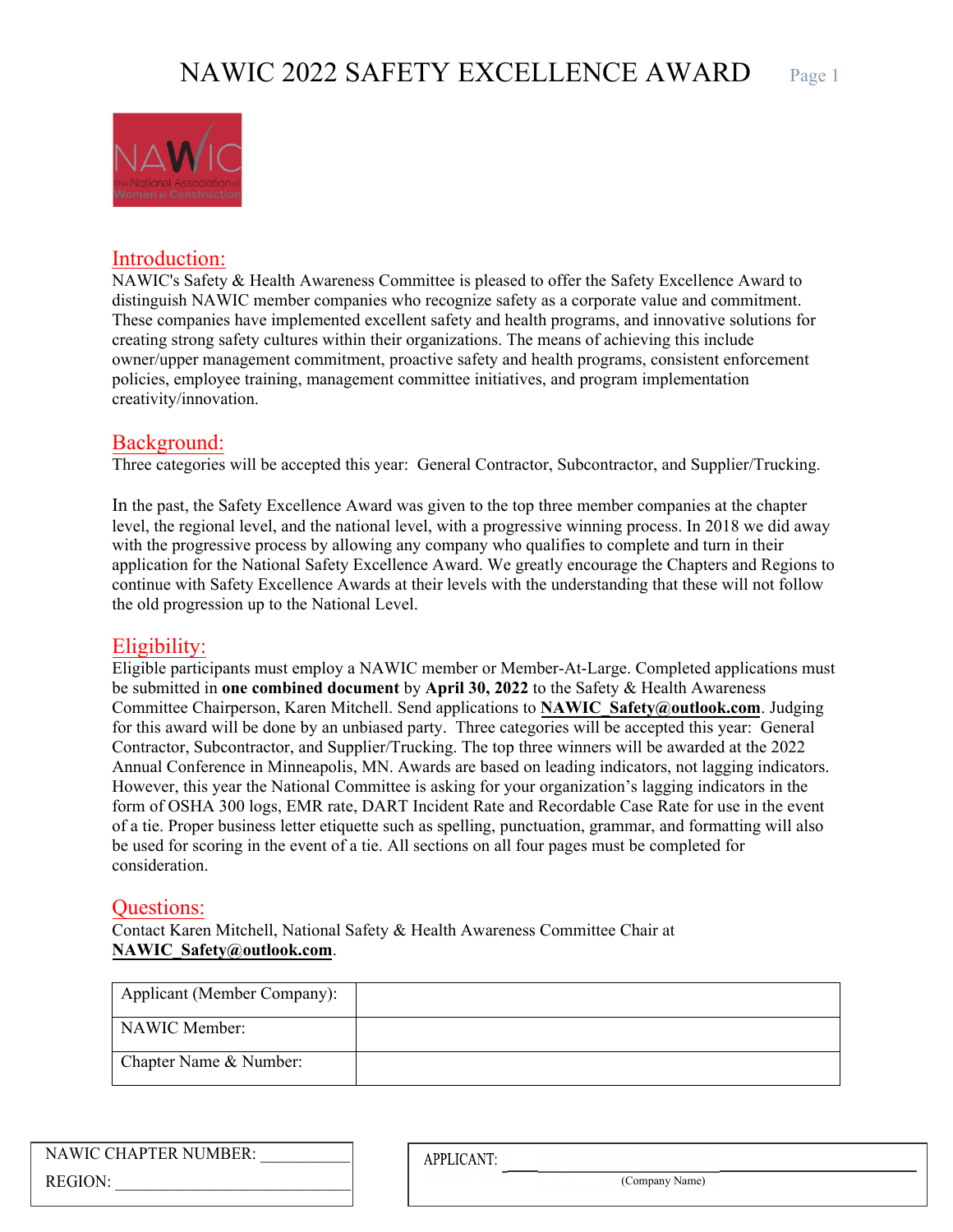| Region:                                                                  |  |
|--------------------------------------------------------------------------|--|
| Category (General Contractor,<br>Subcontractor, or<br>Supplier/Trucking) |  |

## **SECTION ONE: Program Assessment Checklist**

| Yes | No | N/A |                                                                                                           |
|-----|----|-----|-----------------------------------------------------------------------------------------------------------|
|     |    |     | Written safety and health policy signed by the company principal                                          |
|     |    |     | Your location employs a safety manager or director                                                        |
|     |    |     | Have an annual safety and health budget, and budget(s) for eachjob                                        |
|     |    |     | Company policy allows field employees authority to "shut down" a job or                                   |
|     |    |     | operation because of a hazard that presents imminent danger toemployees                                   |
|     |    |     | Safety & health policies or requirements are written into contracts to                                    |
|     |    |     | require subcontractors to meet your safety requirements                                                   |
|     |    |     | Utilize a pre-qualification safety and health-screening method to                                         |
|     |    |     | select subcontractors, suppliers or vendors                                                               |
|     |    |     | Require a site-specific orientation for all subcontractor, vendor, support                                |
|     |    |     | personnel prior to project access                                                                         |
|     |    |     | Provide contractual provisions for termination of contractors for                                         |
|     |    |     | unsatisfactory safety performance                                                                         |
|     |    |     | All new hires are trained on how to report injuries, unsafe conditions and work                           |
|     |    |     | practices                                                                                                 |
|     |    |     | New hire orientation includes location of first-aid kits/facilities and use/care                          |
|     |    |     | of personal protective equipment (PPE)                                                                    |
|     |    |     | Have personnel on each job trained in first-aid and CPR                                                   |
|     |    |     | Supervisors w/OSHA extensive (i.e. 10/30hr) hazard recognition/competent<br>person training certification |
|     |    |     | Competent person safety training applicable for your business (scaffolds,                                 |
|     |    |     | trenching, excavations, etc.)                                                                             |
|     |    |     | Your location has a written safety plan and emergency crisis response plan                                |
|     |    |     | Site-specific written safety plan (fall protection, confined space, etc.)                                 |
|     |    |     | Site-specific written emergency/crisis response plan                                                      |
|     |    |     | Conduct weekly safety meetings (tool box talks) on site                                                   |
|     |    |     | Maintain safety and health recordkeeping requirements                                                     |
|     |    |     | Accident reports are reviewed regularly to determine corrections                                          |
|     |    |     | Require safety and health inspections of each jobsite at least weekly by supervisor                       |
|     |    |     | Written drug and alcohol prohibition policy                                                               |
|     |    |     | Drug and alcohol testing protocol (pre-employment, post-accident, etc.)                                   |
|     |    |     | Inclusion of subcontractors in testing policy                                                             |
|     |    |     | "No texting/hands free" phone policy while operating company owned vehicles                               |
|     |    |     | Defensive driving training/program                                                                        |
|     |    |     | Provide written material and signs in language other than English                                         |
|     |    |     | Provide safety training in a language other than English                                                  |

| NAWIC CHAPTER NUMBER: |  |
|-----------------------|--|
| <b>REGION:</b>        |  |

APPLICANT: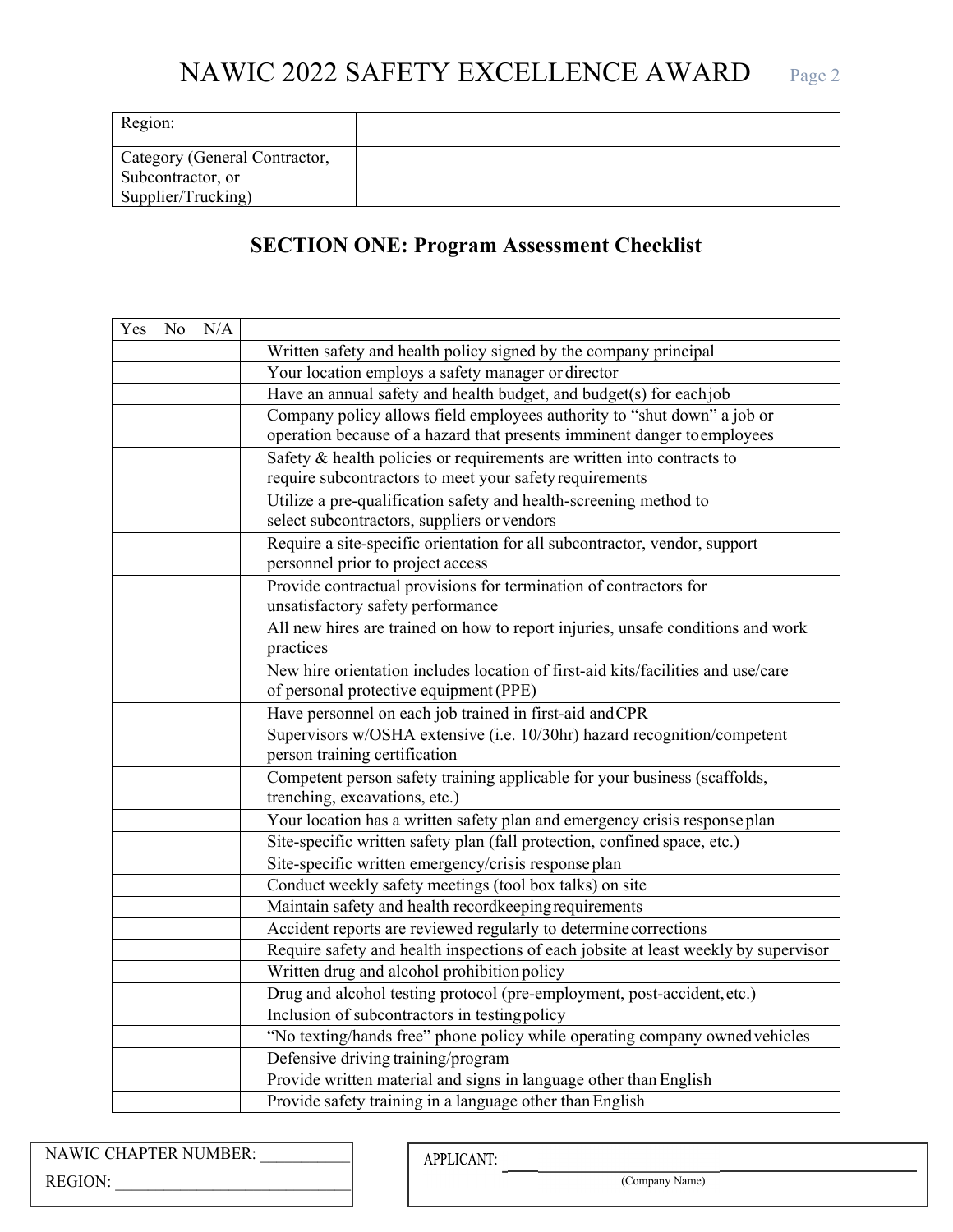# NAWIC 2022 SAFETY EXCELLENCE AWARD Page 3

|  | A health promotion program is available to employees and their families<br>(smoking, weight loss, heart health, etc.) |
|--|-----------------------------------------------------------------------------------------------------------------------|
|  | Active participation in a construction-related association safety committee                                           |
|  | Attend local or regional safety seminars                                                                              |

#### **Select 'Yes', 'No' or 'Not Applicable' for each of the items. There may be items in the checklist that do not apply to your company. If so, the N/A response would be appropriate.**

#### **Provide an explanation for all "N/A" responses on the next page.**

Use this page to provide an explanation to any 'N/A' responses from the Program Assessment Checklist**.**

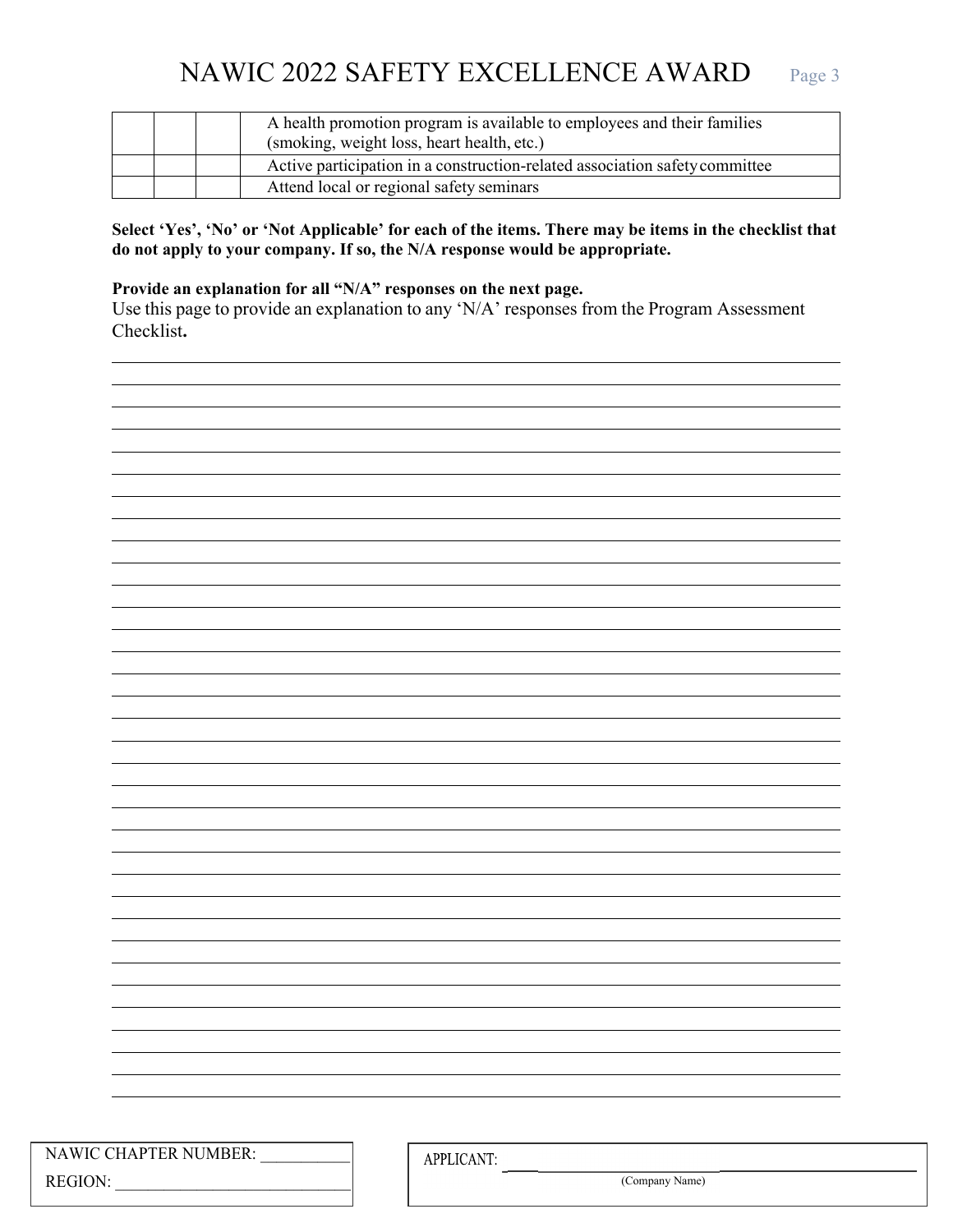## **SECTION TWO: Tell NAWIC about Your Safety Program**

**This is your opportunity to demonstrate that "special something" that sets your company apart from the others. Answer the following questions using no more than one page of Times New Roman, 12 Font, per question.** 

- 1. Does your safety program have a commitment statement from your company CEO/President/Owner? If yes, please attach.
- 2. Describe your safety program. What sets your safety program apart from others? Include examples which demonstrates hard work, persistence, innovation, teamwork, and the passion for continuously improving your safety management systems above and beyond minimum state and federal safety standards.
- 3. What single element of your safety process was the most critical to your success in safety over the past 3 years and why? Describe any new systems, procedures, or elements (if any) that were integrated into your overall safety process during the past year.
- 4. Describe methods used to recognize and/or reward employees for safety performance.

## **SECTION THREE: TIE-BREAKER**

#### **In the event of a tie, provide the following information:**

| OSHA 300/300A Log Information:      | 2021: | 2020: | 2019: |
|-------------------------------------|-------|-------|-------|
| Fatalities (300 column G):          |       |       |       |
| Lost Time Injuries (300 column H):  |       |       |       |
| Days Away and Restricted Work Cases |       |       |       |
| $(300 \text{ column H and I}):$     |       |       |       |
| Total Recordable Cases (300 column  |       |       |       |
| $G+H+I+J$ :                         |       |       |       |
| Annual Average Number of Employees  |       |       |       |
| $(300A)$ :                          |       |       |       |
| Total Hours Worked (300A):          |       |       |       |

|                                                                    | 2021:2020: | 2019: |  |
|--------------------------------------------------------------------|------------|-------|--|
| EMR:                                                               |            |       |  |
| $\vert$ RCR ((total # of cases x 200,000)/total hours<br>worked)): |            |       |  |
| $\vert$ DART ((total # cases away or restricted x                  |            |       |  |

|         | NAWIC CHAPTER NUMBER: |  |
|---------|-----------------------|--|
| REGION: |                       |  |

**APPLICANT:**